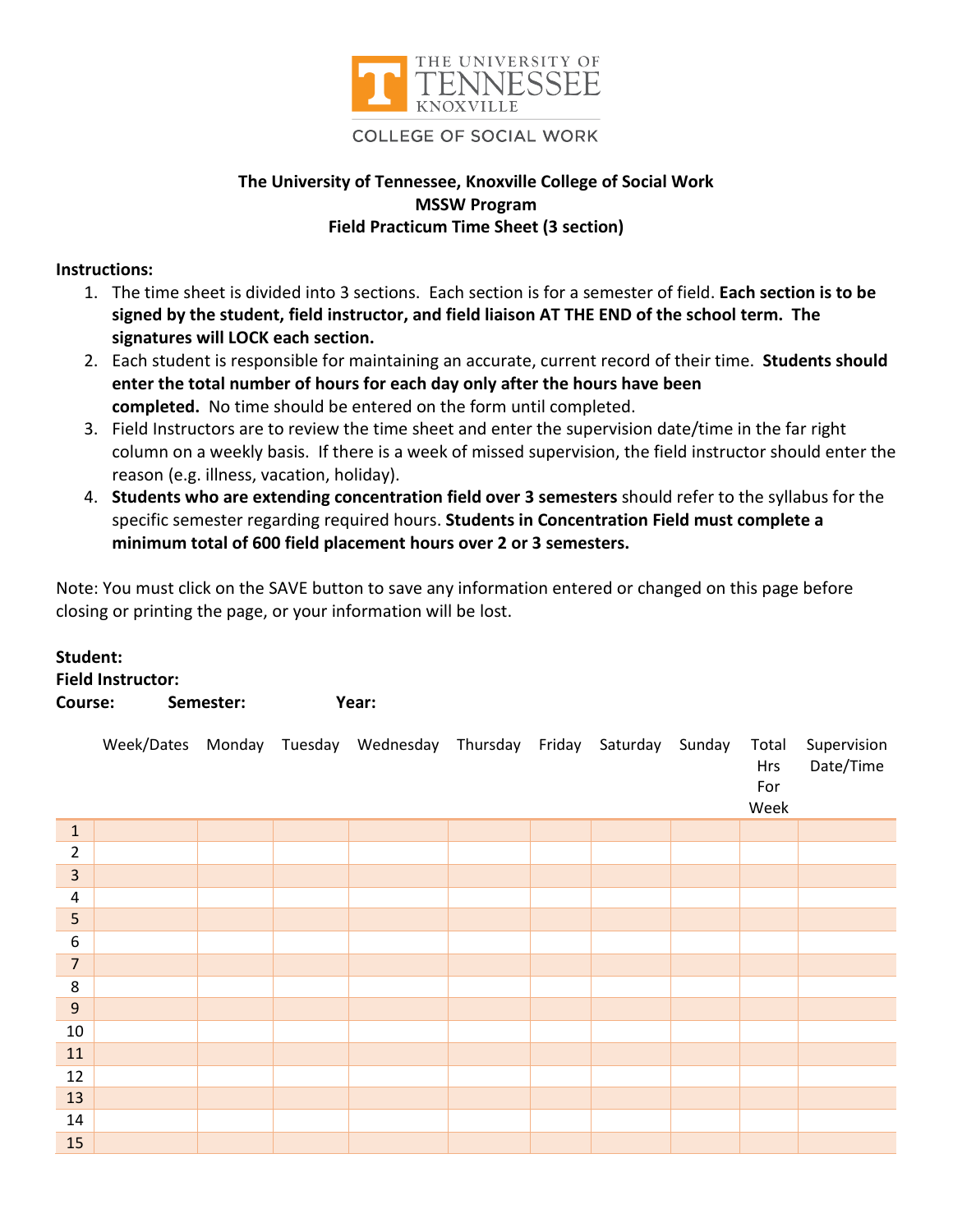| 16 |  |  |  |  |  |
|----|--|--|--|--|--|
| 17 |  |  |  |  |  |
| 18 |  |  |  |  |  |
| 19 |  |  |  |  |  |
| 20 |  |  |  |  |  |
| 21 |  |  |  |  |  |
| 22 |  |  |  |  |  |
| 23 |  |  |  |  |  |
| 24 |  |  |  |  |  |
| 25 |  |  |  |  |  |
| 26 |  |  |  |  |  |
| 27 |  |  |  |  |  |
| 28 |  |  |  |  |  |
| 29 |  |  |  |  |  |
| 30 |  |  |  |  |  |

Grand Total:

**Please do NOT sign this form until the end of semester after all your hours have been entered.** After signing the form, no changes or additions can be made.

| Student Signature:                     |
|----------------------------------------|
| Field Instructor/Supervisor Signature: |
| Field Liaison Signature:               |

*Note: Typing in your name above, and saving this form while logged in is your signature.* 

**Course: Semester: Year:**

Week/Dates Monday Tuesday Wednesday Thursday Friday Saturday Sunday Total Hrs For Week Supervision Date/Time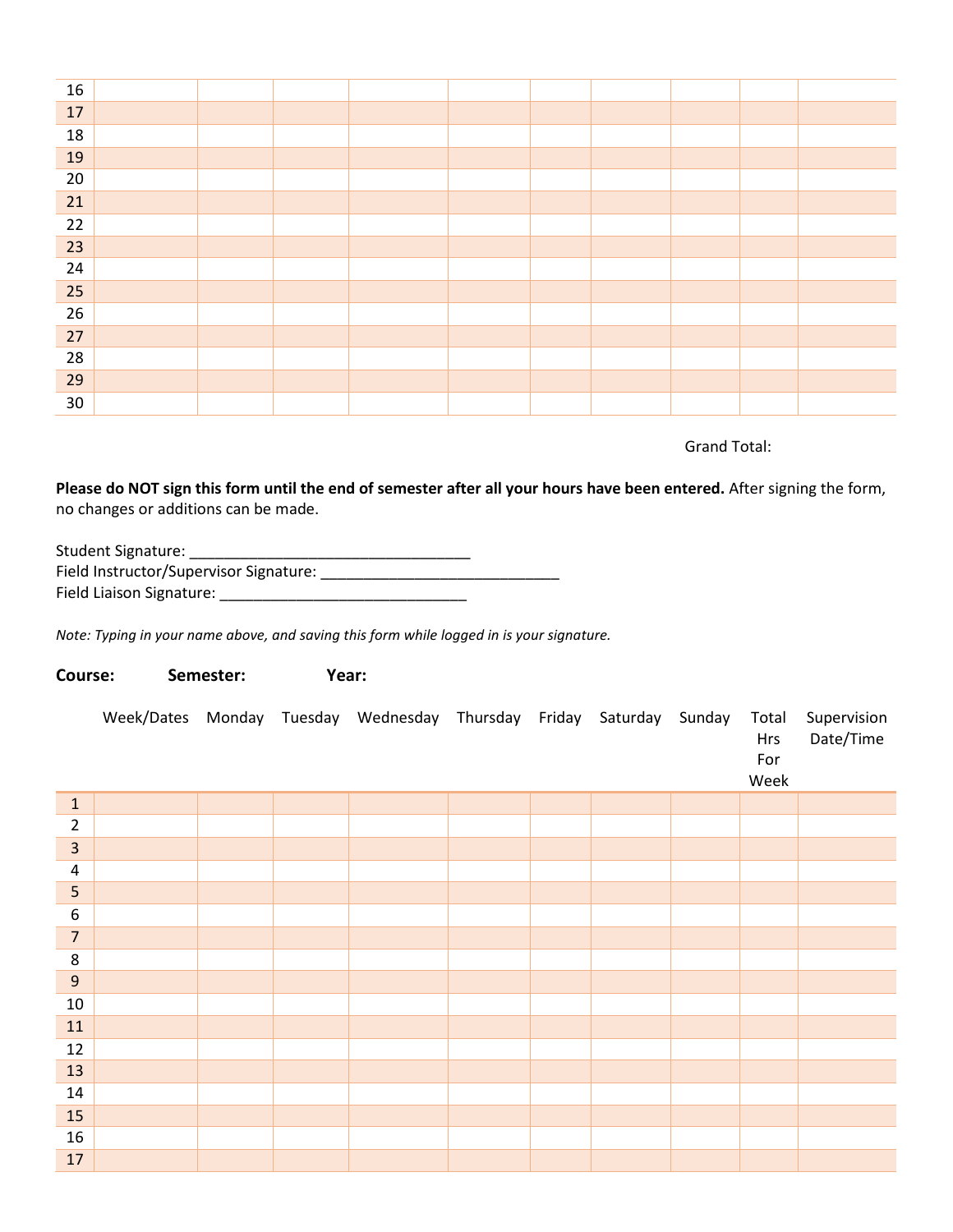| 18 |  |  |  |  |  |
|----|--|--|--|--|--|
| 19 |  |  |  |  |  |
| 20 |  |  |  |  |  |
| 21 |  |  |  |  |  |
| 22 |  |  |  |  |  |
| 23 |  |  |  |  |  |
| 24 |  |  |  |  |  |
| 25 |  |  |  |  |  |
| 26 |  |  |  |  |  |
| 27 |  |  |  |  |  |
| 28 |  |  |  |  |  |
| 29 |  |  |  |  |  |
| 30 |  |  |  |  |  |

Grand Total:

**Please do NOT sign this form until the end of semester after all your hours have been entered.** After signing the form, no changes or additions can be made.

Student Signature: \_\_\_\_\_\_\_\_\_\_\_\_\_\_\_\_\_\_\_\_\_\_\_\_\_\_\_\_\_\_\_\_\_\_\_\_\_ Field Instructor/Supervisor Signature: \_\_\_\_\_\_\_\_\_\_\_\_\_\_\_\_\_\_\_\_\_\_\_\_\_\_ Field Liaison Signature: \_\_\_\_\_\_\_\_\_\_\_\_\_\_\_\_\_\_\_\_\_\_\_\_\_\_\_\_\_

*Note: Typing in your name above, and saving this form while logged in is your signature.* 

## **Course: Semester: Year:**

|                         |  | Week/Dates Monday Tuesday Wednesday Thursday Friday Saturday Sunday |  |  | Total<br>Hrs<br>For<br>Week | Supervision<br>Date/Time |
|-------------------------|--|---------------------------------------------------------------------|--|--|-----------------------------|--------------------------|
| $\mathbf{1}$            |  |                                                                     |  |  |                             |                          |
| $\overline{2}$          |  |                                                                     |  |  |                             |                          |
| $\overline{\mathbf{3}}$ |  |                                                                     |  |  |                             |                          |
| $\overline{4}$          |  |                                                                     |  |  |                             |                          |
| 5                       |  |                                                                     |  |  |                             |                          |
| $\boldsymbol{6}$        |  |                                                                     |  |  |                             |                          |
| $\overline{7}$          |  |                                                                     |  |  |                             |                          |
| $\,8\,$                 |  |                                                                     |  |  |                             |                          |
| $9\,$                   |  |                                                                     |  |  |                             |                          |
| $10\,$                  |  |                                                                     |  |  |                             |                          |
| $11\,$                  |  |                                                                     |  |  |                             |                          |
| $12\,$                  |  |                                                                     |  |  |                             |                          |
| 13                      |  |                                                                     |  |  |                             |                          |
| $14\,$                  |  |                                                                     |  |  |                             |                          |
| 15                      |  |                                                                     |  |  |                             |                          |
| $16\,$                  |  |                                                                     |  |  |                             |                          |
| $17\,$                  |  |                                                                     |  |  |                             |                          |
| $18\,$                  |  |                                                                     |  |  |                             |                          |
| 19                      |  |                                                                     |  |  |                             |                          |